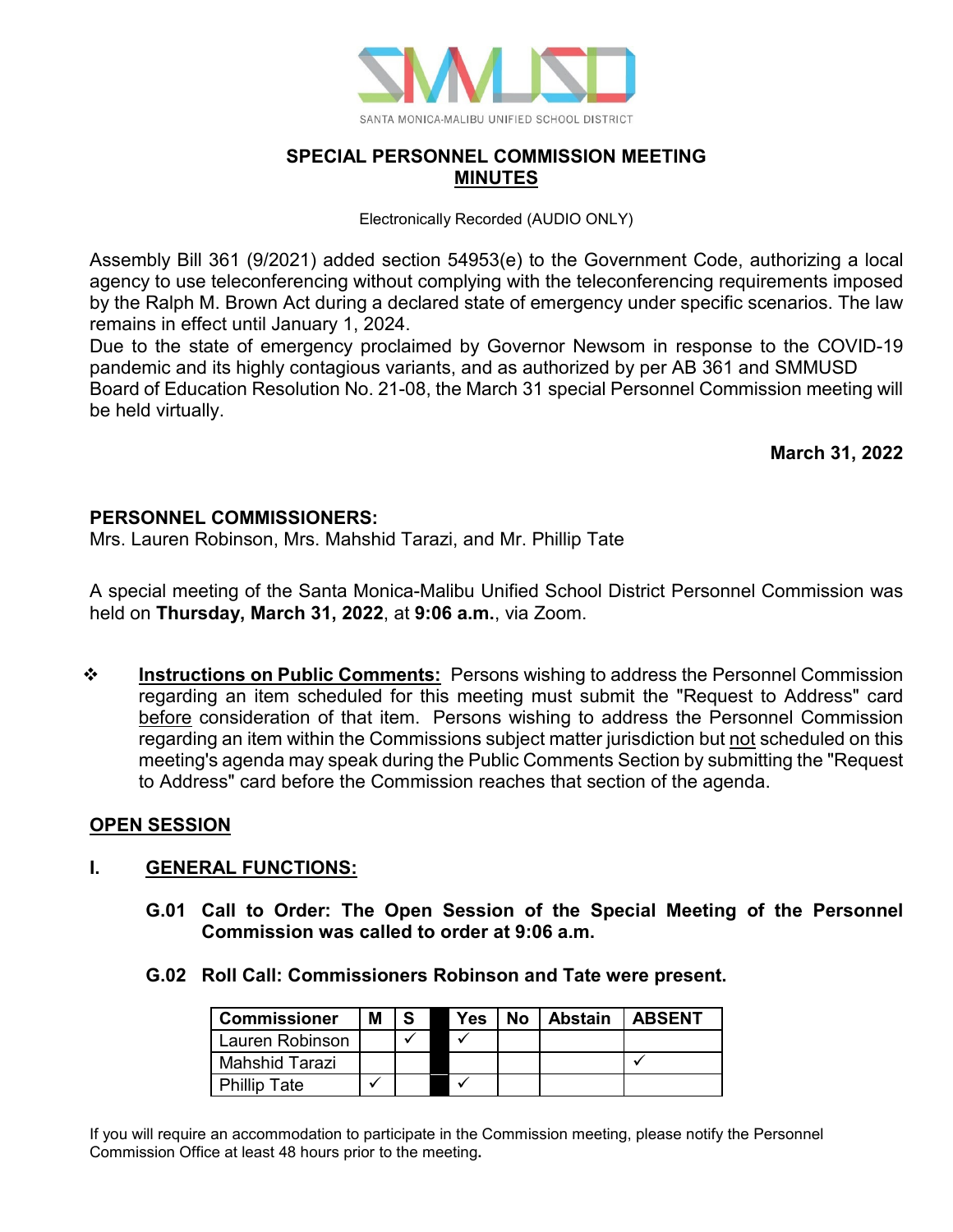## **G.03 Public Comments:**

Public Comments is the time when members of the audience may address the Personnel Commission on items not scheduled on the meeting's agenda. All speakers are limited to three (3) minutes. The Brown Act (Government Code) states that Personnel Commission members may not engage in discussion of issues raised during "Public Comments" except to ask clarifying questions, make a brief announcement, make a brief report on his or her own activities, or to refer the matter to staff.

## • **None**

# **II. HEARING:**

### H.01 Public Employee Disciplinary Hearing Conference Employee #: QF9617612

- **Commissioner Robinson introduced herself as the Hearing Chair who would make all the procedural rulings on behalf of the Personnel Commission. She assured that an orderly and equitable hearing will occur so that all relevant facts and evidence bearing upon the case may be presented for the Commissioners' consideration.**
- **The District was being represented by counsel, Ms. Elizabeth Zamora-Mejia.**
- **The Appellant was being represented by himself, Mr. Joelym Agaton.**
- **The Witnesses were identified and sworn accordingly:**
- **Joint witness: Dr. Mark Kelly, Assistant Superintendent, Human Resources**
- **District witnesses: Mr. Chris Mock, SEIU Chief Steward and Ms. Bertha Roman, Director, Education Technology Services**
- **Appellant witnesses: Mr. Anthony Fuller, Principal of Olympic High School and Dr. Susan Samarge-Powell, Director, Early Learning**
- **Commissioner Robinson proceeded with a reading of the procedures that were followed in the hearing.**
- **The District and the Appellant presented their opening statements.**
- **Both parties presented their cases including cross-examination of the witnesses.**
- **The District and the Appellant presented their closing statements.**

| <b>Commissioner</b> | М | S. | <b>Yes</b> | No l | <b>Abstain   ABSENT</b> |  |
|---------------------|---|----|------------|------|-------------------------|--|
| Lauren Robinson     |   |    |            |      |                         |  |
| Mahshid Tarazi      |   |    |            |      |                         |  |
| <b>Phillip Tate</b> |   |    |            |      |                         |  |

**It was moved and seconded to close the hearing.**

**TIME: 2:00 p.m.**